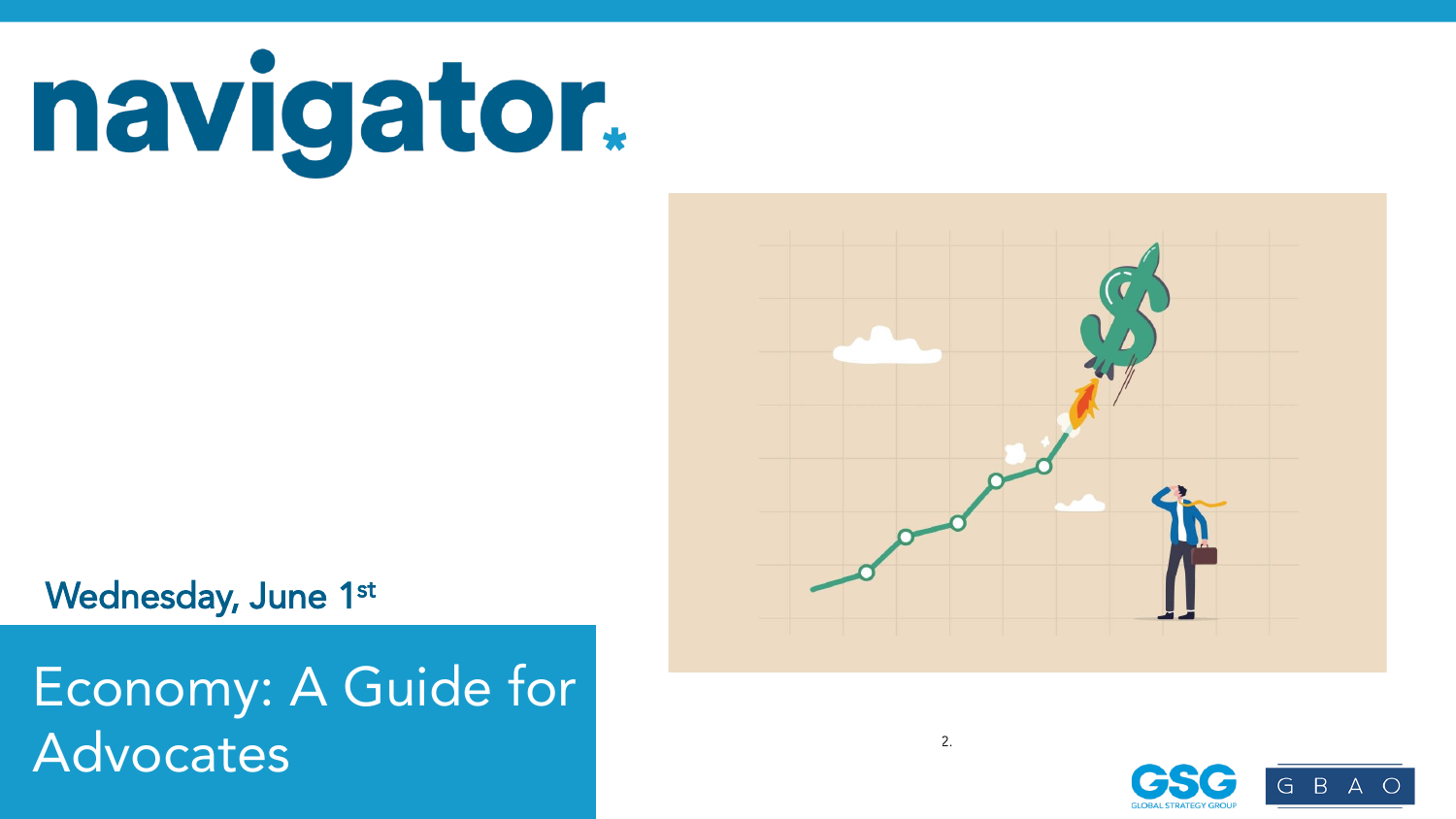## **Key Takeaways:**

- The vast majority of Americans remain pessimistic about the national economy, while unease about their personal financial situation has hit an all-time high since the beginning of Biden's presidency.
- Growing majorities of Americans show concerns about inflation broadly and feel the costs of gas and groceries have increased "significantly" or "a lot" recently.
- An overwhelming and growing majority of Americans blame inflation on corporations being greedy and raising prices to make record profits.

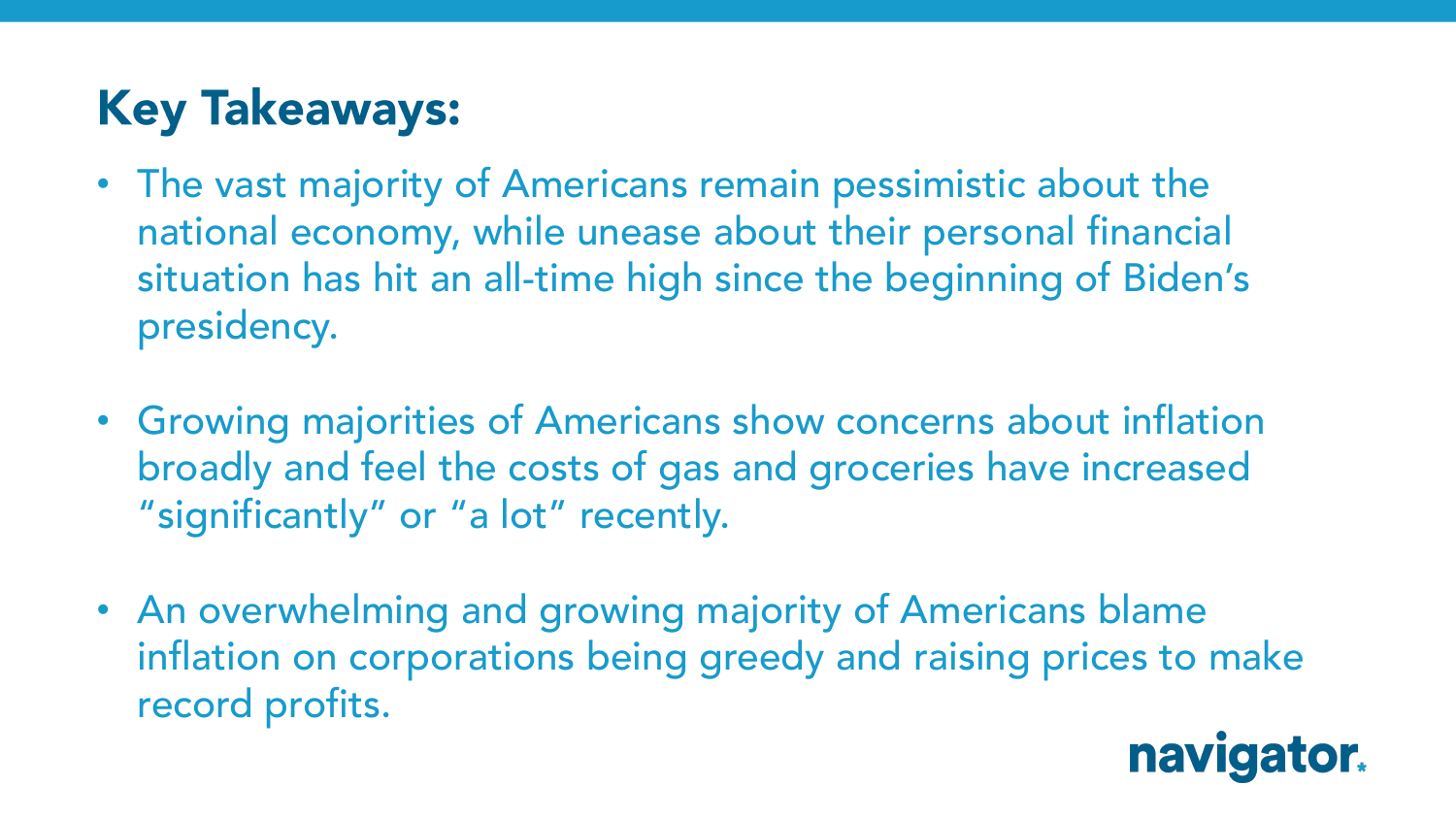#### Americans Are the Most Pessimistic They Have Been About Their Personal Finances Since Biden Took Office

Nearly two in three (64%) say they are uneasy about their personal financial situation, the highest share since Biden's inauguration.

• Nearly nine in ten independents (86%) rate the state of the U.S. economy negatively, and two in three (65%) feel uneasy about their personal financial situation over the next few months.



How would you rate the state of the U.S. economy today?

\*"Economically persuadable Americans" are those who disapprove of Biden's handling of the economy, but support new economic legislation on separate questions.<br>This concent of the control of the concentration on separate th This data is from a survey conducted entirely before the mass shooting at Robb Elementary School in Uvalde, Texas on May 24th, 2022. Nationwide surveys of registered voters; Each wave represents approximately 1,000 interviews taken over the prior three-five days. Latest wave conducted May 19-23, 2022.<br>F For more info, visit navigatorresearch.org

#### Thinking about your personal financial situation over the next few months, do you feel confident or uneasy?

navigator.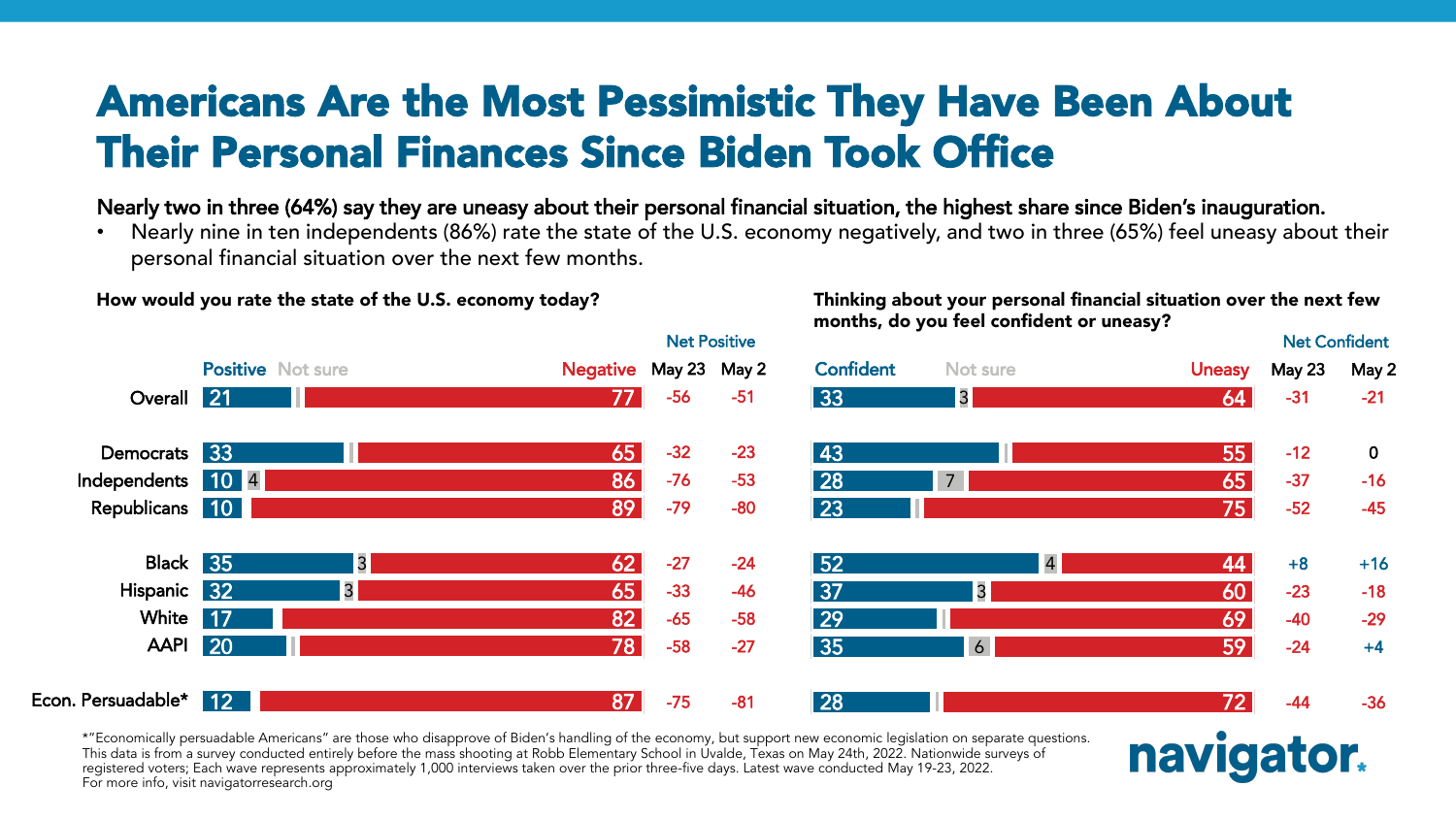## A Growing Majority Are "Very Concerned" About Inflation and See Range of Items Getting More Expensive

Since May 2<sup>nd</sup>, there has been a 5-point increase in the share who say they are "very concerned" about inflation, with the greatest increase coming from independents (9-point increase, from 51% to 60%).



How concerned are you that the rate of inflation will climb in the coming months?

Which of the following items do you think are getting more expensive, if any?



navigator.

This data is from a survey conducted entirely before the mass shooting at Robb Elementary School in Uvalde, Texas on May 24th, 2022. Nationwide surveys of registered voters; Each wave represents approximately 1,000 interviews taken over the prior three-five days. Latest wave conducted May 19-May 23, 2022. For more info, visit navigatorresearch.org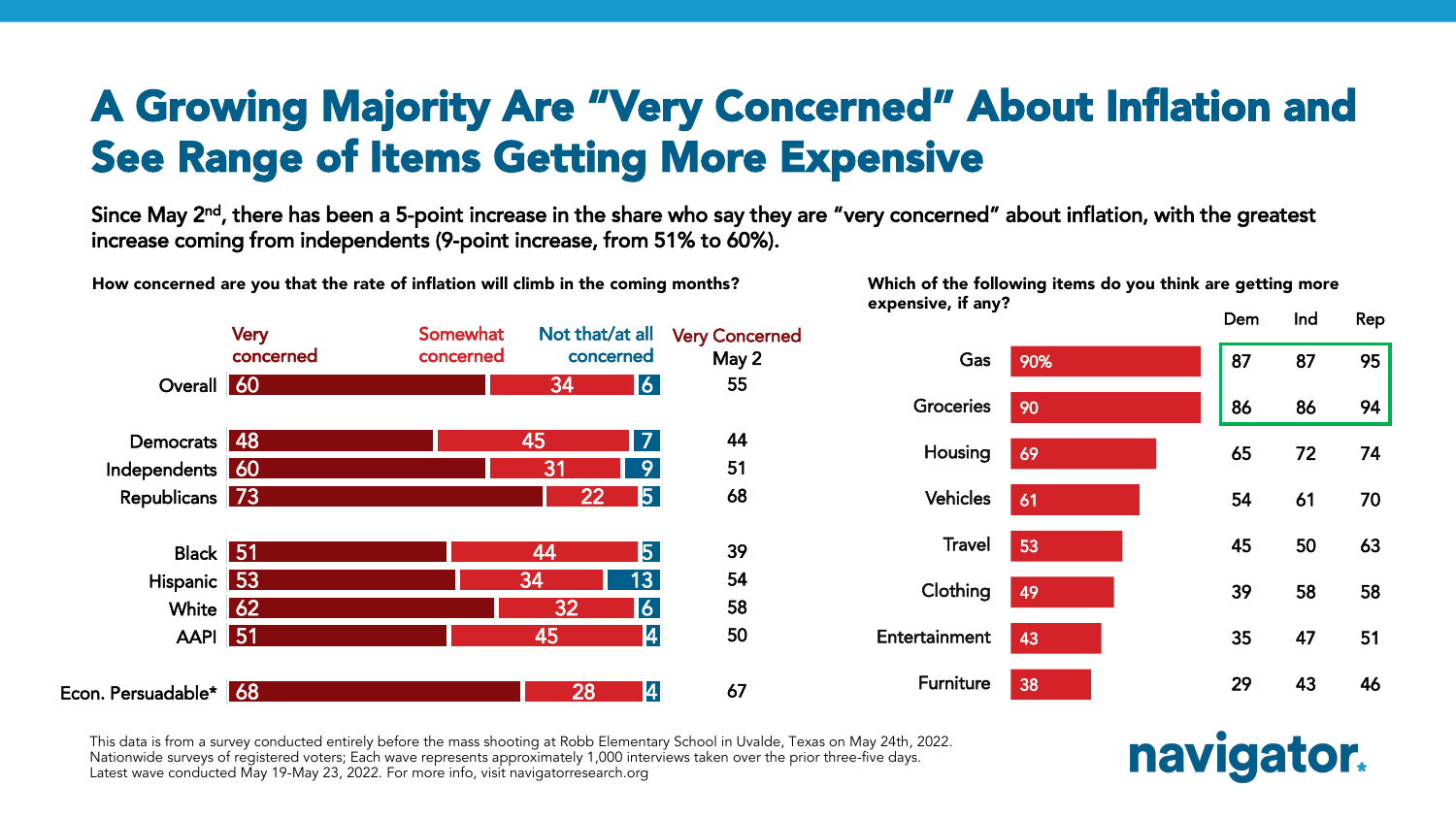## Intensity of Feelings that Gas and Groceries Are Increasing in Price Is Universal and Growing

Since early May, there has been a 14-point increase in the share who say the price of gas is going up "a lot" (from 75% to 89%) and a 7-point increase in the share who say the cost of groceries is going up "significantly" (from 77% to 84%).

Do you feel the price of gas is going up?

When it comes to the costs of everyday goods like groceries, do you think costs are:



This data is from a survey conducted entirely before the mass shooting at Robb Elementary School in Uvalde, Texas on May 24th, 2022. Nationwide surveys of registered voters; Each wave represents approximately 1,000 interviews taken over the prior three-five days. Latest wave conducted May 19-May 23, 2022. For more info, visit navigatorresearch.org

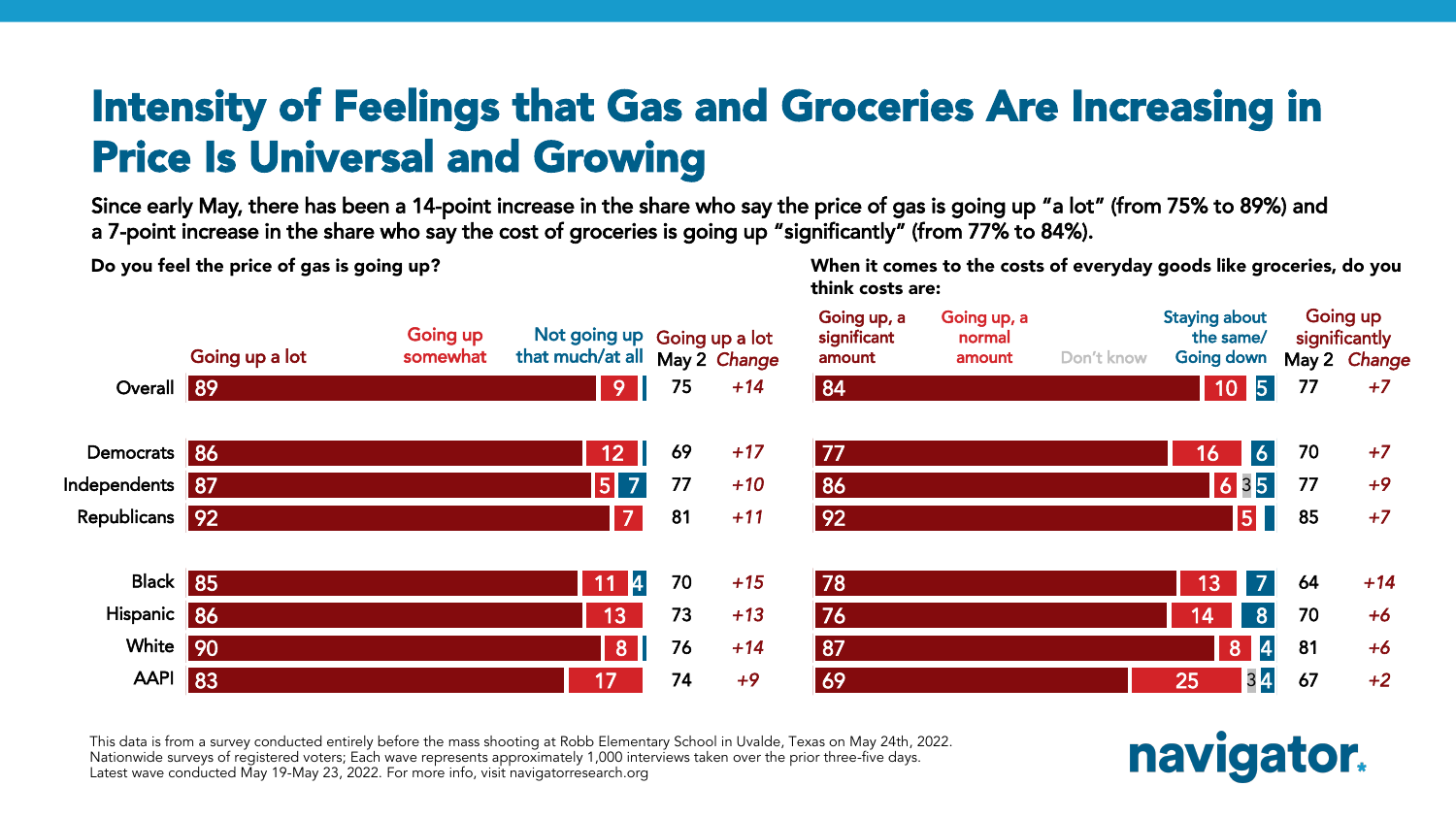## Americans Increasingly See Corporations Being Greedy and Raising Prices to Make Record Profits as a Cause of Inflation

#### Since January, there has been an 8-point increase in the share who say corporate greed is a cause of inflation (from 73% to 81%).

• Increases in blame for greedy corporations have been universal: there has been a 7-point increase among Republicans (from 64% to 71%), a 13-point increase among independents (from 67% to 80%), and an 8-point increase among Democrats (from 82% to 90%).

For each one, please indicate whether you believe it is a cause of inflation: Corporations being greedy and raising prices to make record profits.



Total Cause of Inflation

\*"Economically persuadable Americans" are those who disapprove of Biden's handling of the economy, but support new economic legislation on separate questions.<br>This concent of the control of the concentration on separate th This data is from a survey conducted entirely before the mass shooting at Robb Elementary School in Uvalde, Texas on May 24th, 2022. Nationwide surveys of registered voters; Each wave represents approximately 1,000 interviews taken over the prior three-five days. Latest wave conducted May 19-23, 2022.<br>F For more info, visit navigatorresearch.org

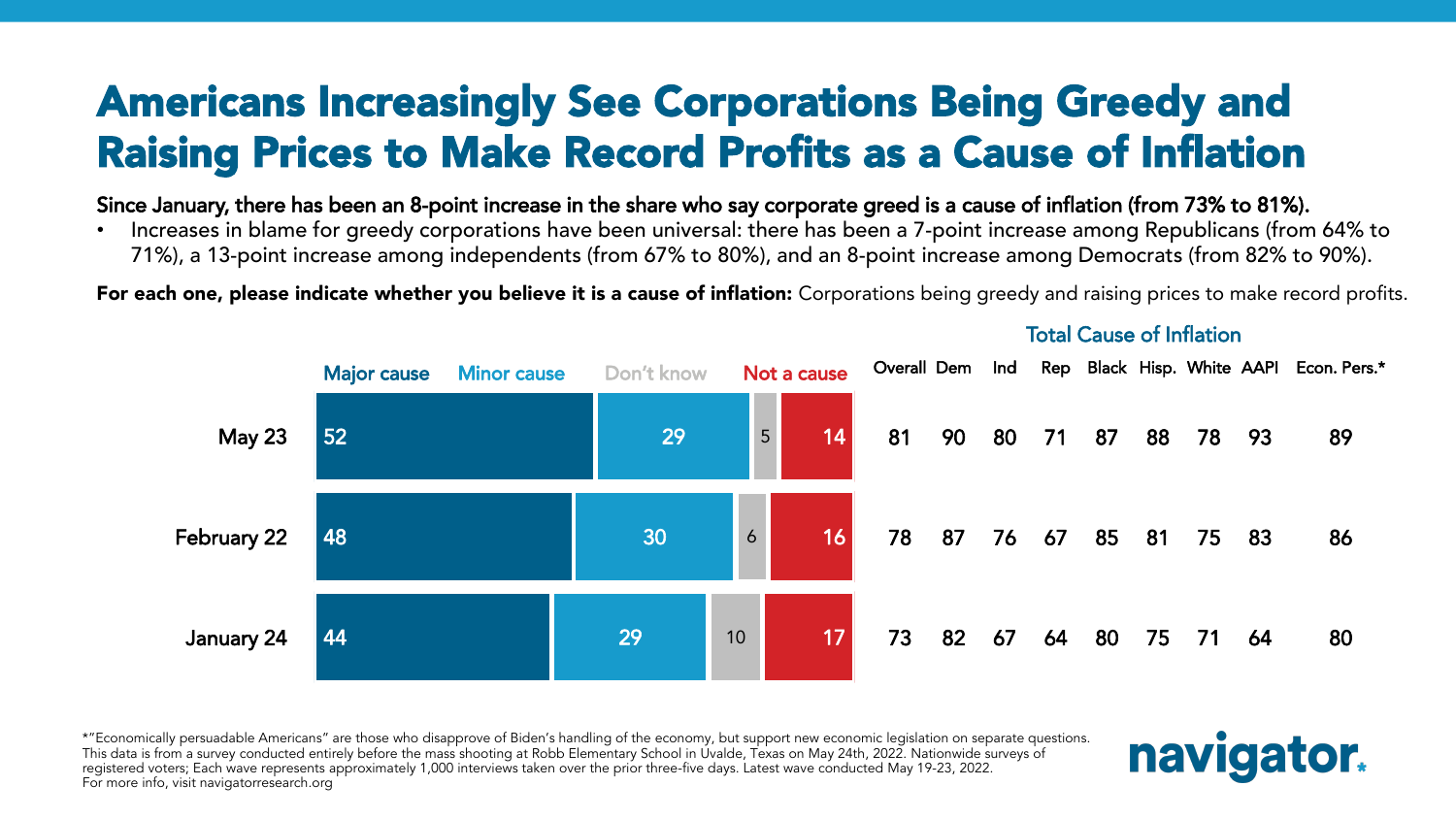## On Oil and Gas, "Price Gouging" Is Most Descriptive, While on Big Pharma, "Corporate Greed" Is Strongest

Two in five Americans say a statement about oil and gas companies making \$35 billion in profits while Americans pay more for gas is best described as "price gouging" (44%), while a majority describe pharmaceutical companies increasing revenue while Americans pay more for prescription drugs as "corporate greed" (54%).

In both cases, language about corporate "profiteering" is least likely to resonate with Americans.

(Split sample) Which of the following two phrases best describe the following statement: *The top oil and gas companies made \$35 billion in profits in the first quarter of 2022 as Americans paid more at the pump.*

(Split sample) Which of the following two phrases best describe the following statement: *Big pharmaceutical companies grew their revenue by 16 percent since last year while Americans paid more for prescription drugs.*

navigator.



This data is from a survey conducted entirely before the mass shooting at Robb Elementary School in Uvalde, Texas on May 24th, 2022.<br>. Nationwide survey of 998 registered voters conducted May 19-May 23, 2022.<br>F For more info, visit navigatorresarch.org.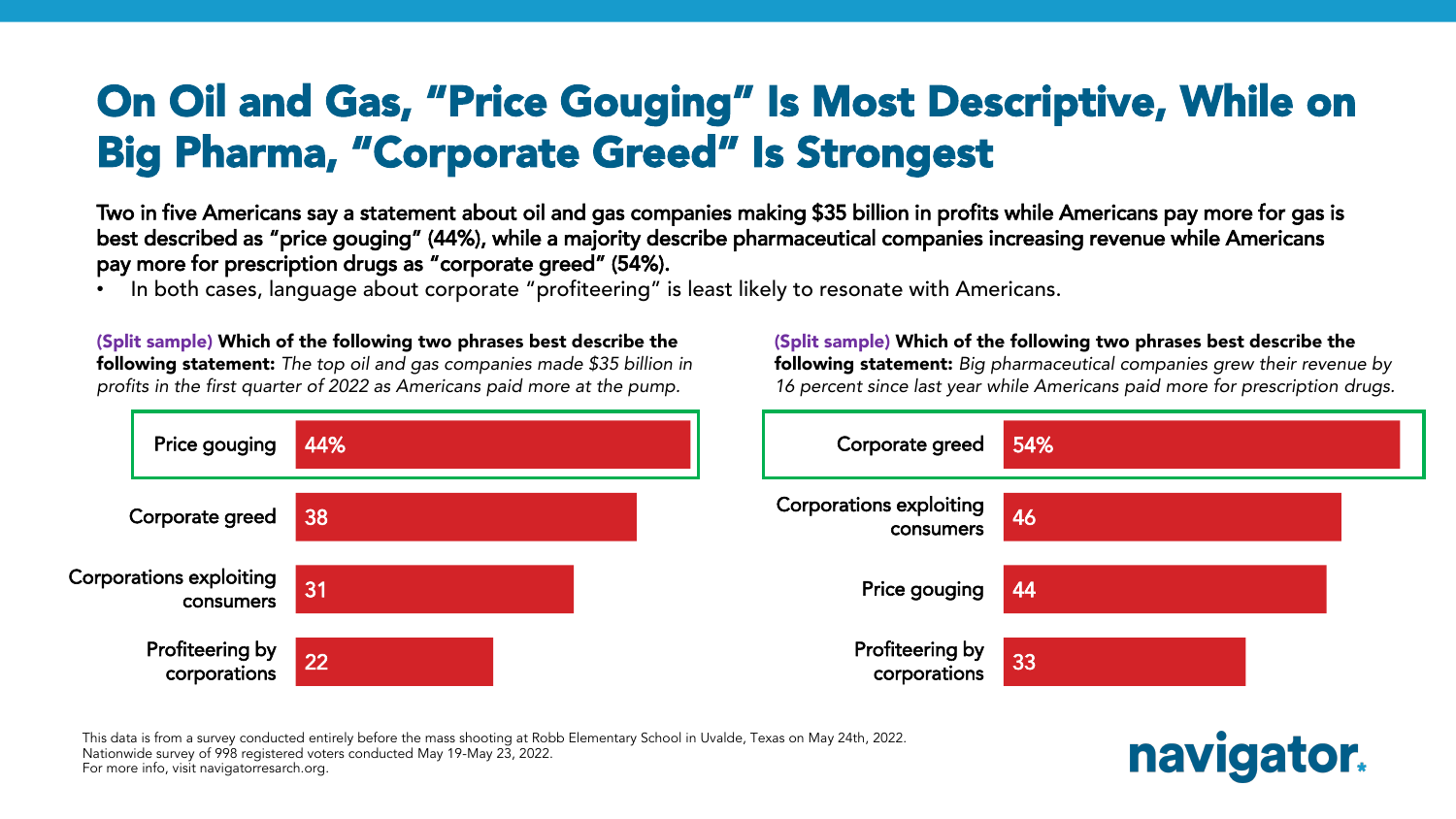## Americans Are Not Hearing "A Lot" About New Economic Legislation from Biden, Though Seven in Ten Support It

Just half (51%) report hearing "a lot" or "some" about Biden and Democrats' economic plan, but majorities of Democrats (89%), independents (57%), and every racial group support it, along with a plurality of Republicans (47%).

How much have you seen, read, or heard about new economic legislation being proposed by President Biden and being negotiated by Democrats in Congress?

As you may know, Biden and Democrats' new economic plan will expand Medicare for seniors to include hearing coverage, lower health care costs by allowing Medicare to negotiate lower drug prices, and invest in clean energy like wind and solar power. Knowing this, do you support or oppose this new economic plan?



This data is from a survey conducted entirely before the mass shooting at Robb Elementary School in Uvalde, Texas on May 24th, 2022. Nationwide surveys of registered voters; Each wave represents approximately 1,000 interviews taken over the prior three-five days. Latest wave conducted May 19-May 23, 2022. For more info, visit navigatorresearch.org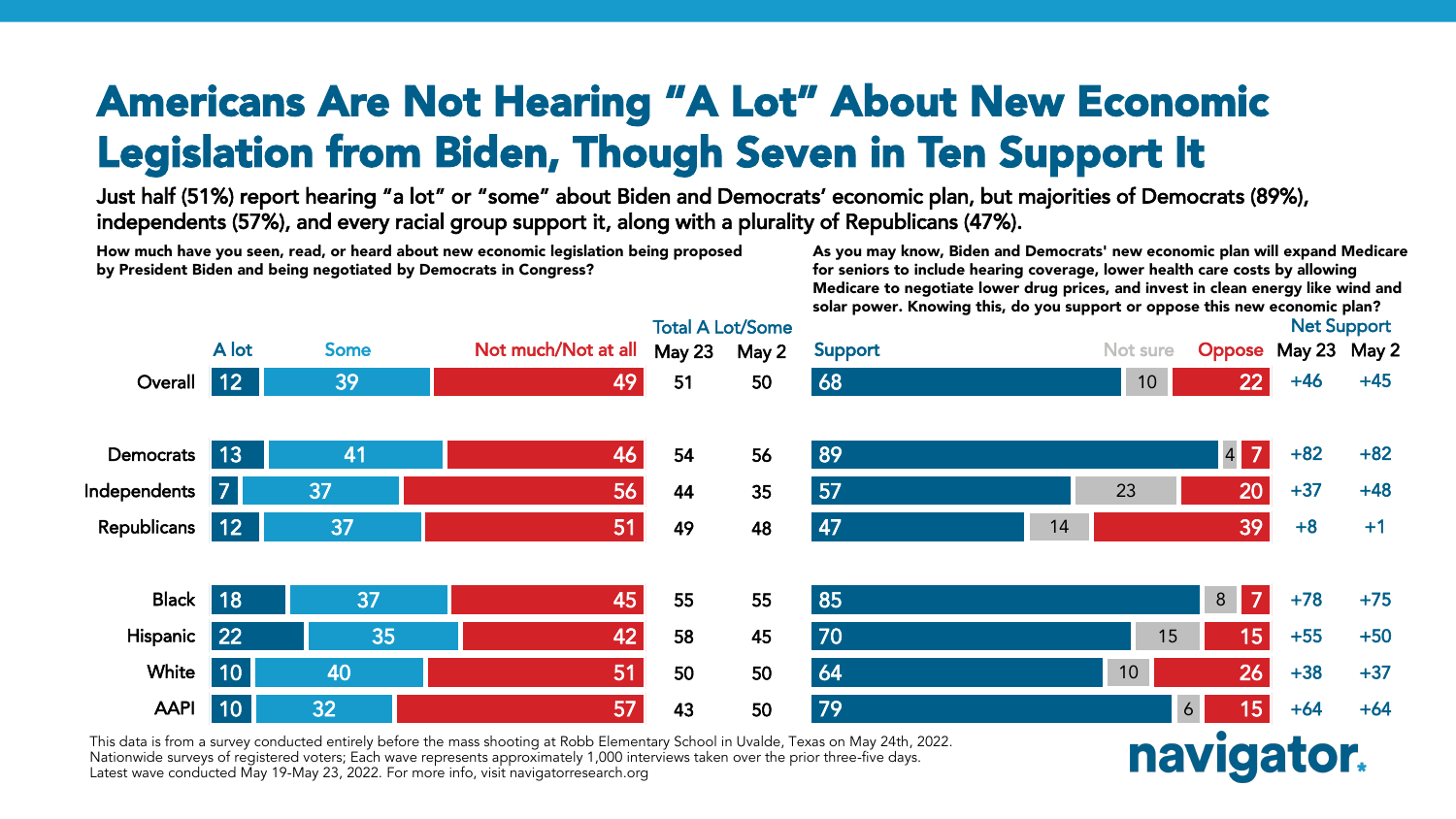## Strongest Rebuttals on Baby Formula Shortage Criticism Emphasize What Biden and Democrats Have Done to Fix It

When testing a range of arguments against a Republican hit on Biden and Democrats for the shortage of baby formula, the best responses focus on what Democrats have done to address the problem – including increasing production. Weaker arguments highlight that shortages were a problem before Biden entered office.

Knowing there is a shortage of baby formula, which side do you agree with more?

Statement 1: Those who say Biden and Democrats are responsible because under their leadership, costs have skyrocketed, factories have closed, supply chains have been disrupted, and the costs and availability of goods and services are out of reach.

Statement 2: Those who say Biden and Democrats are working to fix the baby formula shortage, by working with baby formula manufacturers to reopen closed factories and ramp up production capacity to increase availability and bring down costs for American families.

| <b>Statement 1:</b> | 41%  |
|---------------------|------|
| <b>Statement 2:</b> | 44%  |
| Net Statement 2:    | $+3$ |

Statement 3: Those who say Biden and Democrats' priority was to stop contaminated baby formula from getting into the market and putting kids at risk, and those who are exploiting this situation would have allowed unsafe formula to be sold to parents. Now, Biden and Democrats are increasing production of baby formula to ensure plenty is accessible.

| 41%  | <b>Statement 1:</b> | 37% |
|------|---------------------|-----|
| 44%  | <b>Statement 3:</b> | 43% |
| $+3$ | Net Statement 3:    | +6  |

Statement 4: Those who say shortages on everything from toilet paper to baby formula began long before Biden became President. Biden and Democrats are investing in domestic manufacturing and supply chains so that we can avoid these kinds of issues in the future while bringing good-paying jobs back to America.

| <b>Statement 1:</b> | 40%  |
|---------------------|------|
| <b>Statement 4:</b> | 41%  |
| Net Statement 4:    | $+1$ |



This data is from a survey conducted entirely before the mass shooting at Robb Elementary School in Uvalde, Texas on May 24th, 2022.<br>. Nationwide survey of 998 registered voters conducted May 19-May 23, 2022.<br>F For more info, visit navigatorresarch.org.